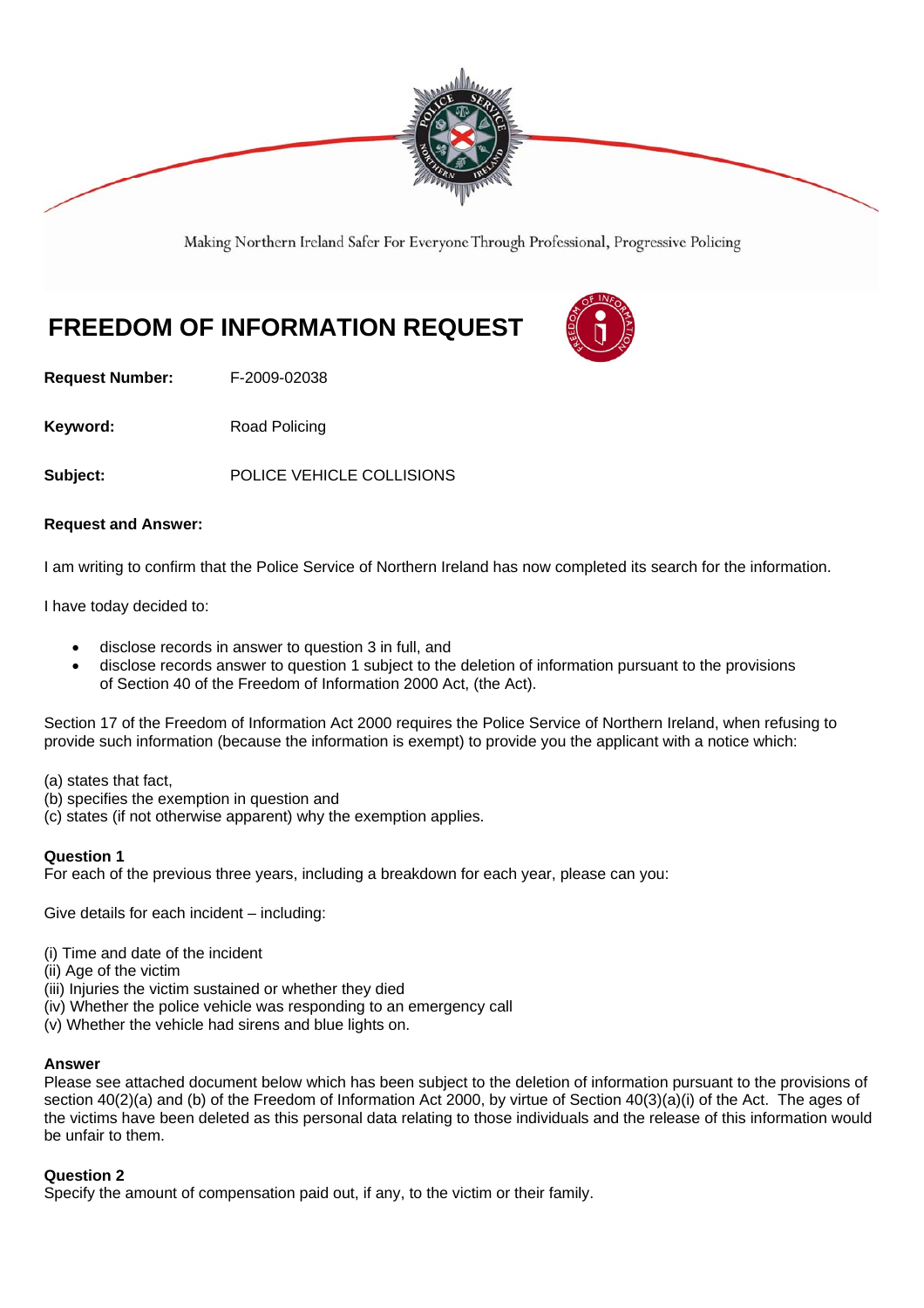## **Answer**

Searches were conducted however these searches failed to locate any records or documents relevant to your request based on the information you have provided. Accordingly, I have determined that the Police Service of Northern Ireland does not hold the information to which you seek access.

Most claims for compensation in the circumstances requested would be dealt with by the PSNI's insurance company. The PSNI may hold some of this information, where the insurance company has provided the PSNI with same. In relation to the collisions relevant to this request, either 3rd party cases have yet to be settled, or Police were not considered to be at fault.

#### **Question 3**

State whether the officer or officers involved faced any disciplinary procedures, or criminal investigation – if so, please give details.

#### **Answer**

Please see attached document below.

If you have any queries regarding your request or the decision please do not hesitate to contact me on 028 9070 0164. When contacting the Freedom of Information Team, please quote the reference number listed at the beginning of this email.

If you are dissatisfied in any way with the handling of your request, you have the right to request a review. You should do this as soon as possible or in any case within two months of the date of issue of this letter. In the event that you require a review to be undertaken, you can do so by writing to the Head of Freedom of Information, PSNI Headquarters, 65 Knock Road, Belfast, BT5 6LE or by emailing foi@psni.pnn.police.uk.

If following an internal review, carried out by an independent decision maker, you were to remain dissatisfied in any way with the handling of the request you may make a complaint, under Section 50 of the Freedom of Information Act, to the Information Commissioner's Office and ask that they investigate whether the PSNI has complied with the terms of the Freedom of Information Act. You can write to the Information Commissioner at Information Commissioner's Office, Wycliffe House, Water Lane, Wilmslow, Cheshire, SK9 5AF. In most circumstances the Information Commissioner will not investigate a complaint unless an internal review procedure has been carried out, however the Commissioner has the option to investigate the matter at his discretion.

Please be advised that PSNI replies under Freedom of Information may be released into the public domain via our website @ www.psni.police.uk/

Personal details in respect of your request have, where applicable, been removed to protect confidentiality.